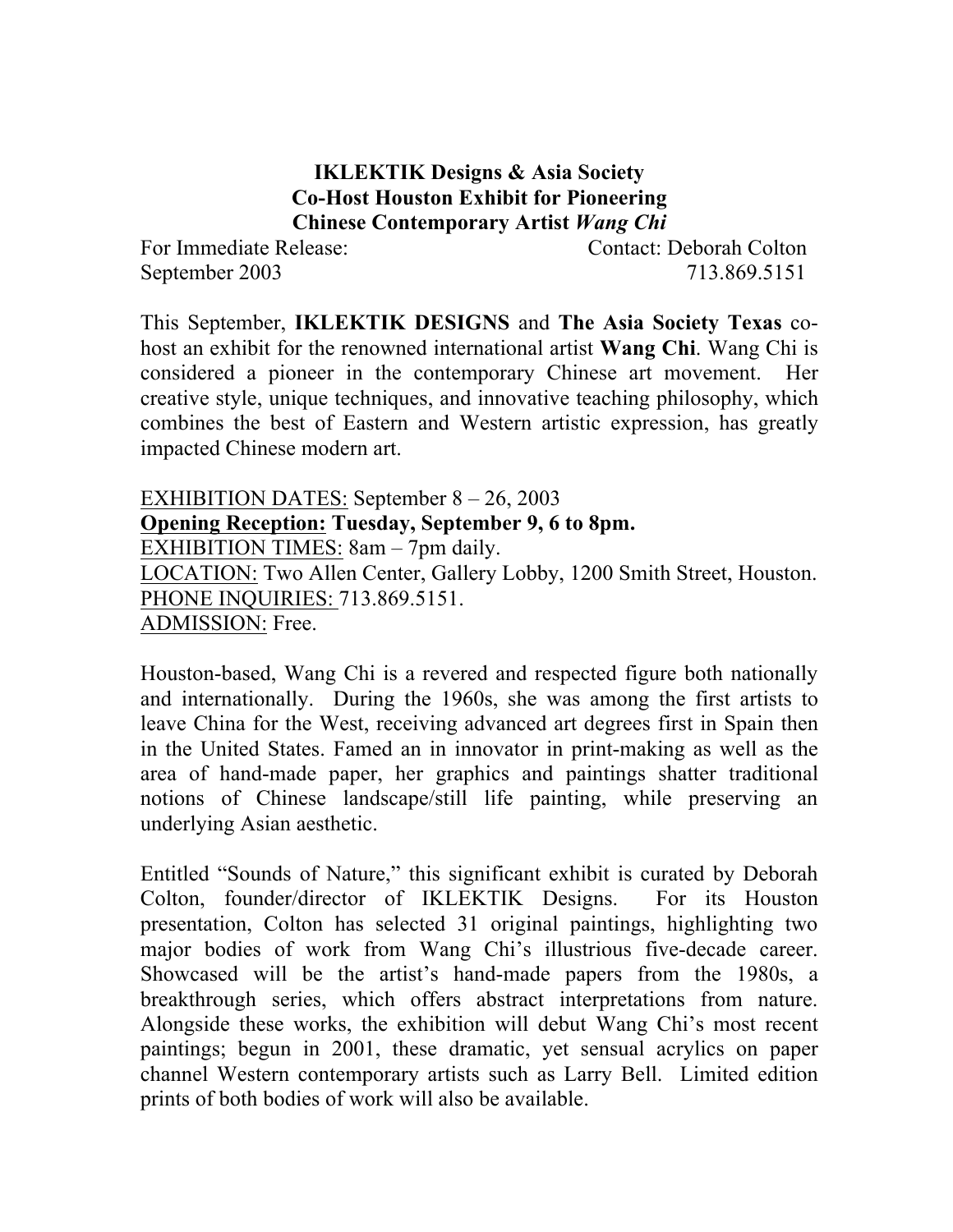#### **WANG CHI – Biography**

Born in Jilin City, Jilin Province, China in 1926, Wang Chi's career as an artist has straddled two worlds, reflecting the often radical artistic transformations that rocketed through her country as it moved from old to new China. As a child, she studied art under Japanese invaders, absorbing their rigorous system, which emphasized the strictest stylistic control. At the age of 19, she moved to Beijing, where she learned traditional Chinese brush and ink painting, focusing of landscape and still life subjects. Due to political turmoil, she settled in Taiwan in 1959.

A year later, she made the brave, if unheard of step of leaving China for the West. It was 1960, and she moved to Spain, enrolling in Barcelona's wellknown art academy, Escuala Superior de Bellas Artes, where she received her first training in classical Western art. It was an exciting and heady time. Her friendships in Spain encompassed many cutting edge European artists, including Salvador Dali, who took a particular interest in Wang Chi, and encouraged her career as a painter.

In 1967, she and her husband moved to Washington, D.C., where they would live for the next 22 years, establishing and running a successful art gallery. During this period, Wang Chi began exhibiting in New York; her first Manhattan show was held at the China Institute in America in 1969. Seeking to integrate Western aesthetics more deeply in her art, she later enrolled in the University of Maryland, earning her MFA with highest honors in 1984.

The following year, sponsored by the Chinese Embassy, she embarked on the first of many annual trips to China. Over the next decade, she traveled back and forth between both countries, staying for extended periods in China where she lectured and taught art at such prominent universities as Beijing's Central Academy of Fine Arts, Tianjin Art Institute, Shandong Normal University, Shandong Art Institute and Jilin Province Art Institute.

In 1989, Wang Chi and her husband relocated to Houston, where she currently resides, actively contributing to the city's artistic and cultural community.

Wang Chi's creative style, unique techniques, and innovative teaching philosophy, which combines the best of Eastern and Western artistic expression, has greatly impacted Chinese modern art.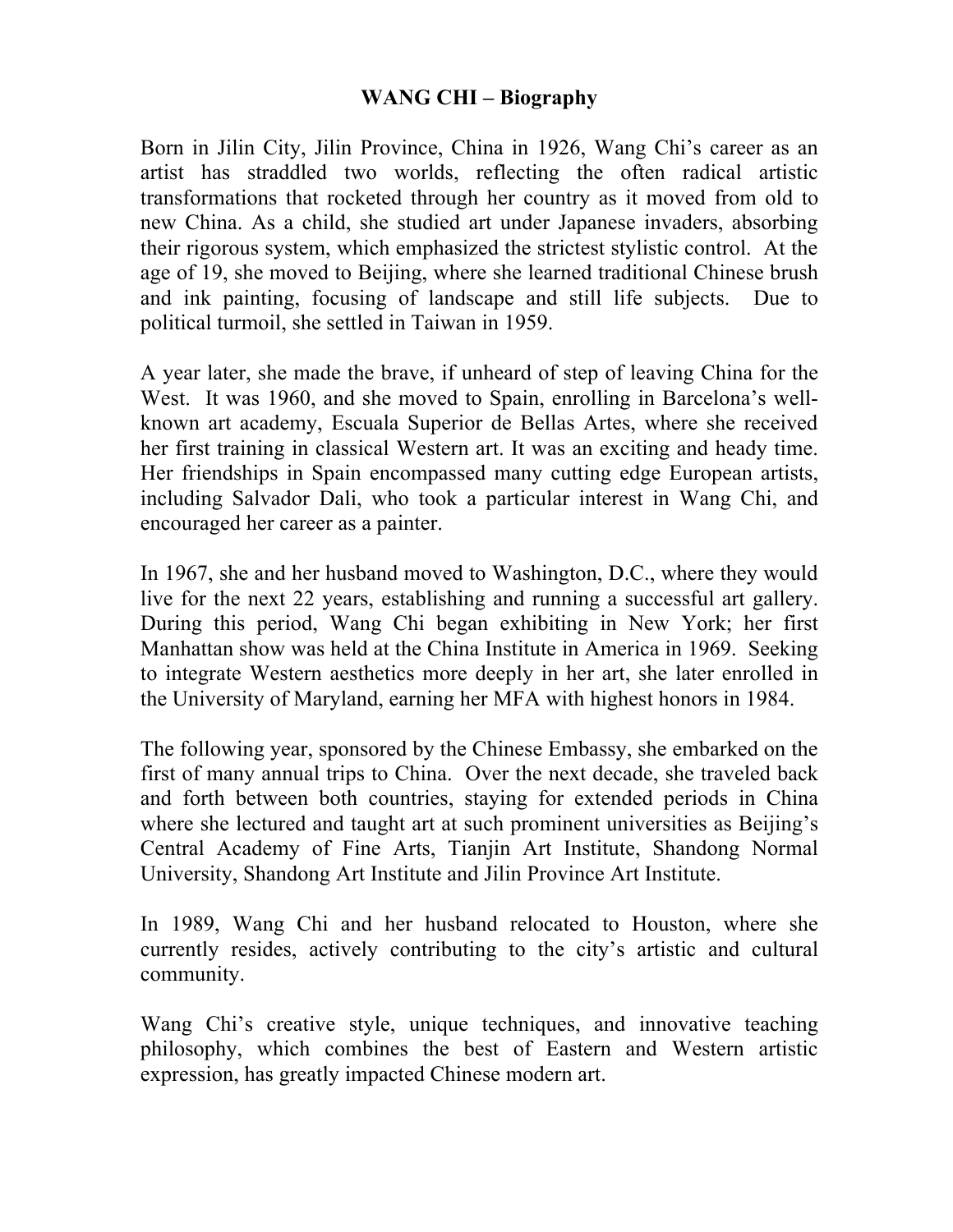## **WANG CHI**

**Born:** Jilin City, Jilin Province, China, 1926

# **Education:**

- M.F.A., Printmaking, Department of Art, University of Maryland
- Professor's Degree, Escuala Superior de Bellas Artes, Barcelona, Spain

## **Selected Solo Exhibitions:**

- "Sounds of Nature," IKLEKTIK Designs, Two Allen Center, Houston
- "Trans-Century Art Exhibition," The Asian American Center, University of Houston
- 1999 "New Millennium Exhibition," Gallery International, Houston
- "Trans-Pacific Art," Center for the Study of Cultures, Rice University, Houston
- Chinese Culture Center, Houston
- Taiwan Museum of Art, Taichung, Taiwan
- Tainjin Arts Museum, Tianjin, China
- O'Kane Gallery, University of Houston Downtown
- Art Gallery, Beijing Central Art College, Beijing, China
- Stoneman Gallery, Washington, D.C.
- Stoneman Gallery, Washington, D.C.
- China Institute in America, New York
- Galeria De Arte, Grifé & Escoda, Palma de Mallorca, Spain
- 1968 Embassy of the Republic of China, Brussels, Belgium
- Salons de la Société, RICART, Paris
- "Graduation Exhibition," Galerias Augusta, Barcelona, Spain
- Salon Rovira, Barcelona, Spain

## **Selected Group Exhibitions:**

Museum of American Art, Smithsonian Institution, Washington, D.C.

## **Honors:**

- White House Commendation, Initiative on Asian Americans and Pacific Islanders
- Life Achievement Award, World Peace Art Competition, University of Houston
- Listed in *The World Famous Chinese Artists Almanac*
- "Wang Chi Day," celebrated on May 6 by the Mayor of Houston
- 1991 95 President of the Chinese Art Association, Houston
- Named to the Royal Arts Society of Spain